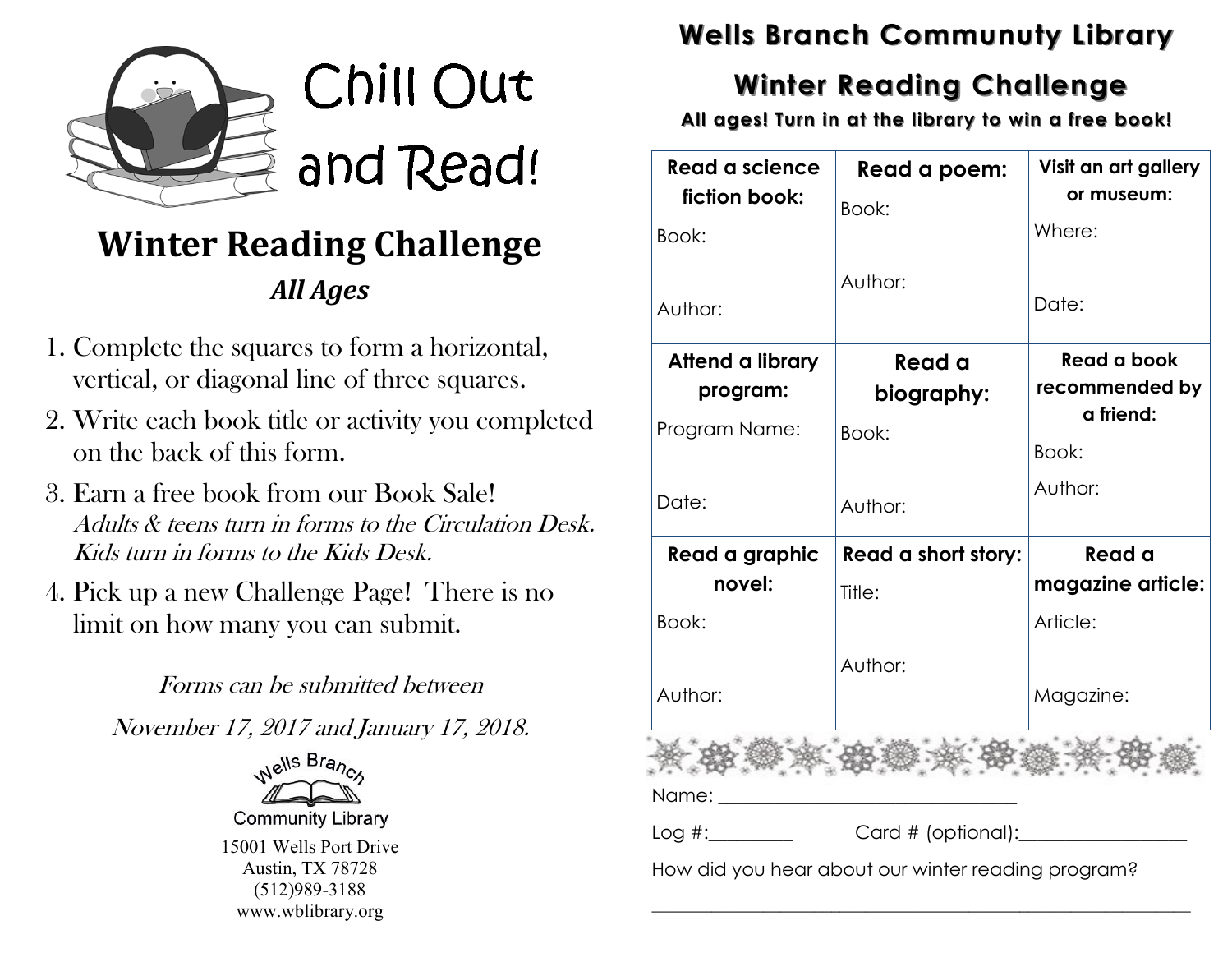

- 1. Complete the squares to form a horizontal, vertical, or diagonal line of three squares.
- 2. Write each book title or activity you completed on the back of this form.
- 3. Earn a free book from our Book Sale! Adults & teens turn in forms to the Circulation Desk. Kids turn in forms to the Kids Desk.
- 4. Pick up a new Challenge Page! There is no limit on how many you can submit.

Forms can be submitted between

November 17, 2017 and January 17, 2018.



**Community Library** 15001 Wells Port Drive Austin, TX 78728 (512)989-3188 www.wblibrary.org

# Reader Challenge

| the future:                   | Read a book set in Read a book with a<br>funny title: | <b>Spend time with</b><br>a friend  |
|-------------------------------|-------------------------------------------------------|-------------------------------------|
| Book:                         | Book:                                                 | (and recommend a<br>book to them!): |
| Author:                       | Author:                                               | Date:                               |
| <b>Attend a book</b><br>club: | Read a book with a<br>one word title:                 | Read a book over<br>100 years old:  |
| Club Name:                    | Book:                                                 | Book:                               |
| Date:                         | Author:                                               | Author:                             |
| Read a mystery:               | Read a graphic                                        | <b>Read an eBook:</b>               |
| Book:                         | novel:                                                | Title:                              |
|                               | Book:                                                 |                                     |
| Author:                       | Author:                                               | Author:                             |
|                               |                                                       |                                     |
|                               |                                                       |                                     |
|                               | Log #: Card # (optional): Log #:                      |                                     |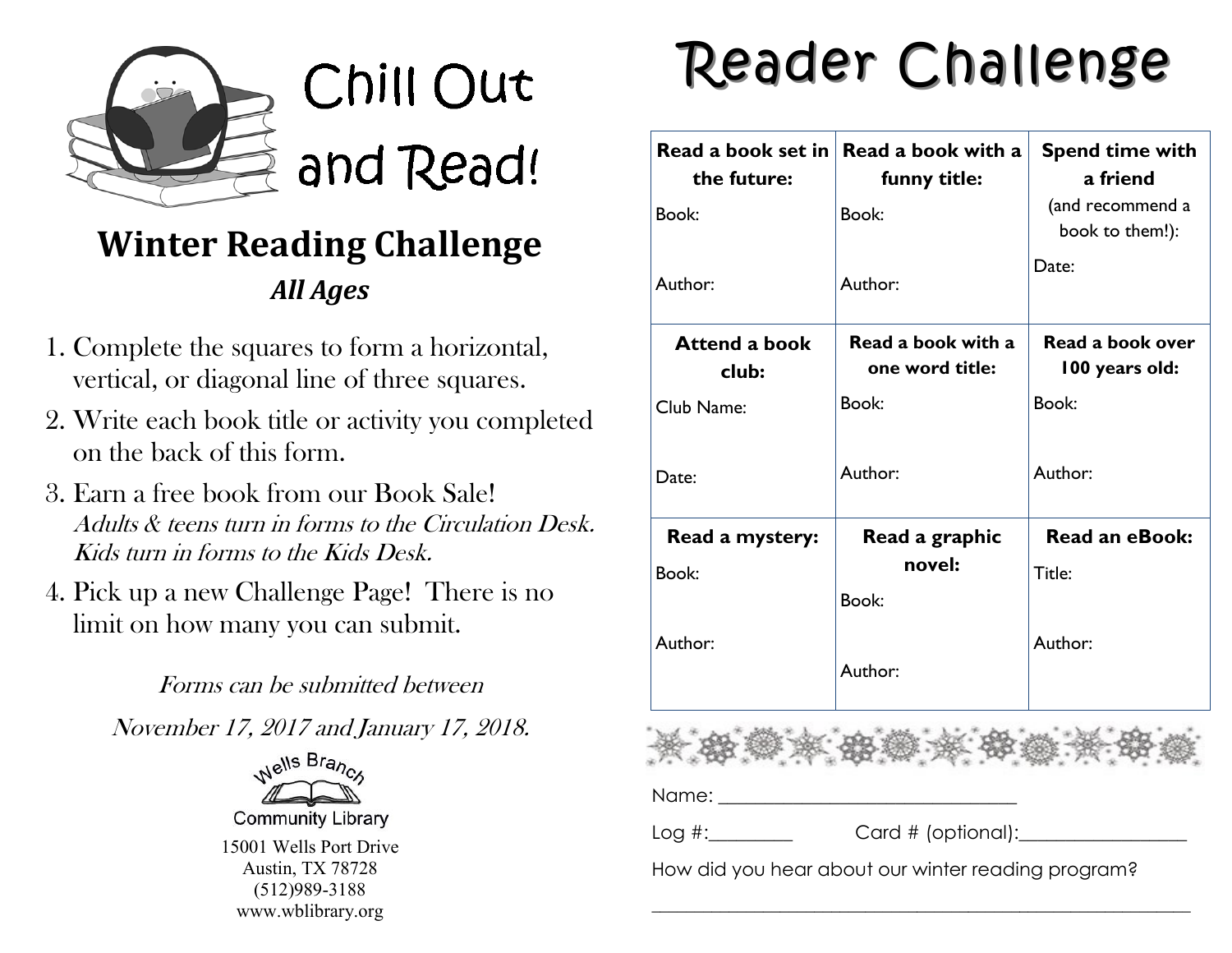

- 1. Complete the squares to form a horizontal, vertical, or diagonal line of three squares.
- 2. Write each book title or activity you completed on the back of this form.
- 3. Earn a free book from our Book Sale! Adults & teens turn in forms to the Circulation Desk. Kids turn in forms to the Kids Desk.
- 4. Pick up a new Challenge Page! There is no limit on how many you can submit.

Forms can be submitted between

November 17, 2017 and January 17, 2018.



**Community Library** 15001 Wells Port Drive Austin, TX 78728 (512)989-3188 www.wblibrary.org

# Reader Challenge

| Read an award-<br>winning book:                    | Read a book set in<br>a snowy climate: | <b>Make something</b><br>from a cookbook: |  |  |
|----------------------------------------------------|----------------------------------------|-------------------------------------------|--|--|
| Book:                                              | Book:                                  | Name of dish:                             |  |  |
| Award:                                             | Author:                                |                                           |  |  |
| Read a book with                                   | Read the first book                    | <b>Attend a library</b>                   |  |  |
| magic:                                             | in a series:                           | program:                                  |  |  |
| Book:                                              | Book:                                  | Program Name:                             |  |  |
| Author:                                            | Author:                                | Date:                                     |  |  |
| <b>Read a book set</b><br>in the future:           | Play a board game<br>with a friend:    | Listen to an<br>audiobook:                |  |  |
| Book:                                              | Game:                                  | Title:                                    |  |  |
| Author:                                            |                                        | Author:                                   |  |  |
|                                                    |                                        |                                           |  |  |
|                                                    |                                        |                                           |  |  |
|                                                    | Log #: Card # (optional): Log #:       |                                           |  |  |
| How did you hear about our winter reading program? |                                        |                                           |  |  |